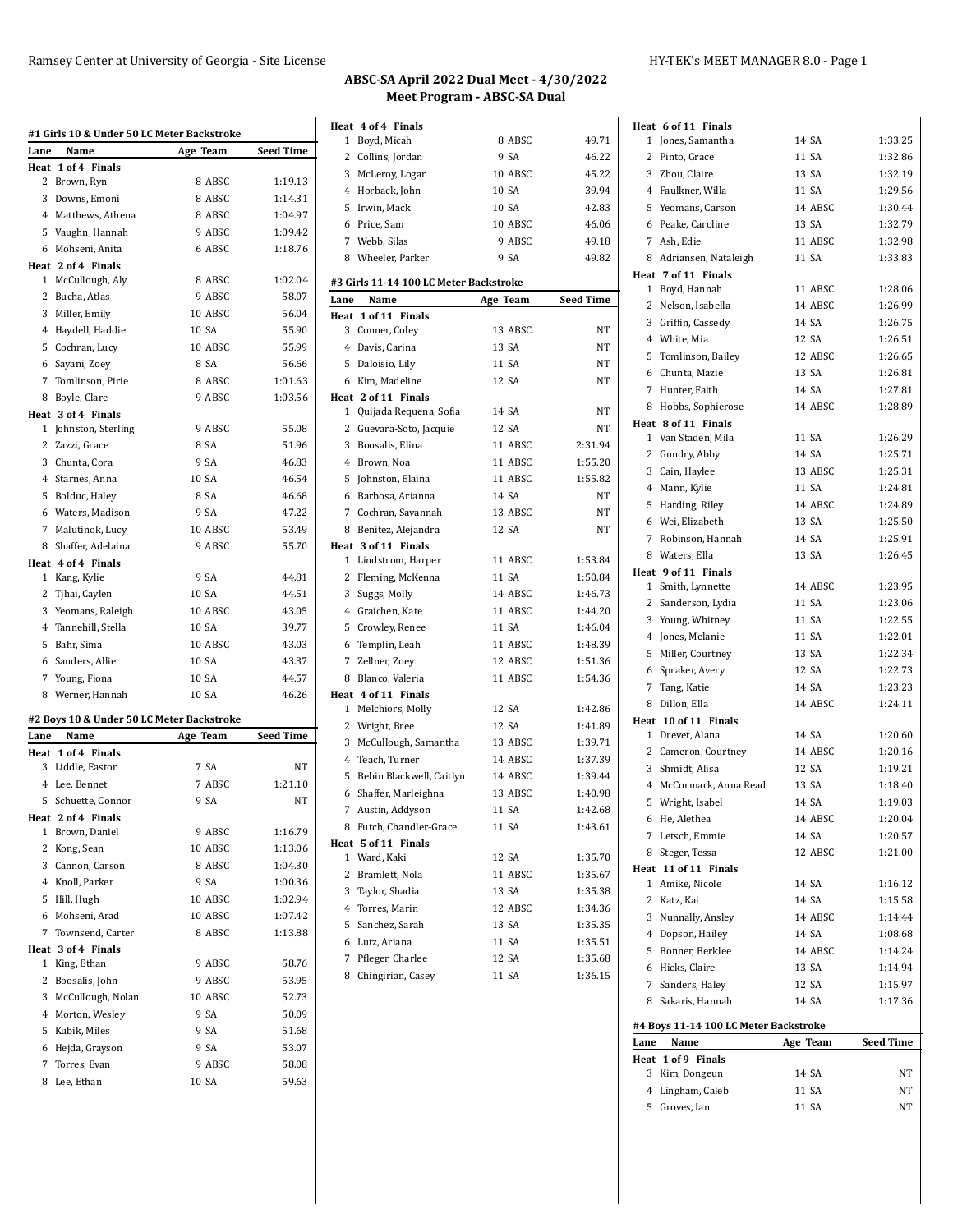| ABSC-SA April 2022 Dual Meet - 4/30/2022 |  |
|------------------------------------------|--|
| Meet Program - ABSC-SA Dual              |  |

1 Rhine, Joseph 12 ABSC 2 Van Peteghem, Oliver 14 SA 3 Joy, Wilson 13 ABSC 4 Adriansen III, Lauritz 13 SA 5 Cook, Camden 13 SA 6 Zwygart, Hudson 12 SA 7 Zwygart, Stanton 14 SA 8 Phillips, Luke 14 ABSC

1 Basso, Leo 14 SA 2 Fields, Sam 13 SA 3 Bahr, Kipras 12 ABSC 4 Pham, Anthony 14 SA 5 Liu, Nathan 14 SA 6 Waters, Carson 13 SA 7 Mui, Joshua 14 SA 8 Meeker, Ethan 13 SA **#5 Girls 15 & Over 100 LC Meter Backstroke Lane Name Age Team** 

2 Bigio, Liel 16 SA 3 Jones, Bella 15 SA 4 Smith, Olivia 18 ABSC 5 Curtis, Addison 15 SA 6 Daniel, Chelsea 15 SA

1 Prevost, Sarah 17 SA 2 Cermak, Isabella 16 SA 3 Lopez Barnes, Ileana 15 SA 4 Crowley, Sasara 15 SA 5 Zafft, Prielle 15 SA 6 Foggin, Charlotte 15 ABSC 7 Stoll, Maddy 15 SA 8 Bischof, Melissa 16 SA

1 Reiser, Emma 15 SA 2 Avelar, Nicole 15 ABSC 3 Starnes, Sydney 16 SA 4 Ishikawa, Sophia 17 SA 5 Burrowes, Antonita 16 SA 6 Martin, Emily Kate 16 SA 7 O'Neill, Mady 15 SA 8 Dukat, Cameron 18 SA

1 Garrett, Mackenzie 16 SA 2 Sterkenburg, Laci 15 SA 3 Scharff, Caroline 15 SA 4 Thompson, Jayla 16 SA 5 Morton, Ashley 15 SA 6 Livezey, Emma 16 SA 7 Tully, Charlotte 16 SA

8 Kerber, Kate 15 SA 1:11.12

**Heat 8 of 9 Finals**

**Heat 9 of 9 Finals**

**Heat 1 of 4 Finals**

**Heat 2 of 4 Finals**

**Heat 3 of 4 Finals**

**Heat 4 of 4 Finals**

| 1:19.96            | Lane | #6 Boys 15 & Over 100 LC Meter Backstroke<br>Name | Age Team | Seed Time |
|--------------------|------|---------------------------------------------------|----------|-----------|
| 1:18.32            |      | Heat 1 of 6 Finals                                |          |           |
| 1:17.69<br>1:16.01 |      | 3 Stephen, Jibreel                                | 17 SA    | NT        |
| 1:16.21            |      | 4 Rothwell, Connor                                | 16 SA    | 1:46.41   |
|                    |      | 5 James, Christopher                              | 15 SA    | 2:09.75   |
|                    |      | 6 Blanco, Sebastian                               | 15 ABSC  | NT        |
| 1:19.45            |      | Heat 2 of 6 Finals                                |          |           |
| 1:20.61            |      | 1 Glenn, Brandon                                  | 17 SA    | 1:35.99   |
|                    |      | 2 Peelle, Morris                                  | 15 SA    | 1:25.28   |
| 1:15.13<br>1:13.92 |      | 3 Heffner, Kyler                                  | 16 SA    | 1:21.22   |
|                    |      | 4 Krosner, Zach                                   | 16 ABSC  | 1:19.80   |
|                    |      | 5 Sheets, Evan                                    | 15 SA    | 1:19.91   |
| 1:07.91            |      | 6 Smith, Ryan                                     | 17 SA    | 1:22.77   |
| 1:10.66            |      | 7 Havick, Cash                                    | 15 ABSC  | 1:35.72   |
|                    |      | 8 Arnold, William                                 | 15 SA    | 1:37.94   |
| 1:14.47            |      | Heat 3 of 6 Finals                                |          |           |
| 1:15.45            |      | 1 Robertson, Owen                                 | 16 SA    | 1:17.18   |
|                    |      | 2 Anders, Jacob                                   | 15 SA    | 1:16.96   |
| <b>Seed Time</b>   |      | 3 Van Peteghem, Julian                            | 16 SA    | 1:16.27   |
|                    |      | 4 Franks, Jesse                                   | 17 SA    | 1:11.82   |
| NΤ                 |      | 5 Xiao, Ryan                                      | 15 ABSC  | 1:14.61   |
| 1:45.74            |      | 6 Aplin, Marek                                    | 15 SA    | 1:16.31   |
| 1:31.96            |      | 7 Martinez, Josh                                  | 17 SA    | 1:17.13   |
| 1:32.57            |      | 8 Wilkerson, Reid                                 | 15 SA    | 1:17.74   |
| NT                 |      | Heat 4 of 6 Finals                                |          |           |
|                    |      | 1 Kennedy, Ryan                                   | 18 SA    | 1:10.99   |
| 1:26.07            |      | 2 Young, Evan                                     | 17 SA    | 1:09.92   |
| 1:24.42            |      | 3 Garcia, Grant                                   | 17 SA    | 1:08.59   |
| 1:22.50            |      | 4 Ackerman, Austin                                | 17 ABSC  | 1:07.43   |
|                    |      | 5 Liu, Ethan                                      | 16 SA    | 1:08.35   |
| 1:22.14            |      | 6 Gricus, Max                                     | 15 SA    | 1:09.46   |
| 1:23.04            |      | 7 Currie, Ezekiel                                 | 15 SA    | 1:10.62   |
| 1:25.03            |      | 8 Woodward, Elliott                               | 16 ABSC  | 1:11.09   |
| 1:26.72            |      | Heat 5 of 6 Finals                                |          |           |
|                    |      | 1 Huang, Daniel                                   | 17 ABSC  | 1:06.73   |
| 1:18.27            |      | 2 Fagrell, Parker                                 | 15 ABSC  | 1:06.05   |
| 1:16.54            |      | 3 Foggin, Will                                    | 18 ABSC  | 1:04.74   |
| 1:12.36            |      | 4 Hines, Will                                     | 17 ABSC  | 1:03.96   |
| 1:11.15            |      | 5 Casey, Simon                                    | 17 ABSC  | 1:04.56   |
| 1:12.29            |      | 6 Bilyashevych, Sam                               | 16 SA    | 1:06.01   |
| 1:13.31            |      | 7 Xiao, James                                     | 17 ABSC  | 1:06.06   |
| 1:17.70            |      | 8 Gorecki, Ocean                                  | 15 SA    | 1:06.92   |
| 1:18.80            |      | Heat 6 of 6 Finals                                |          |           |
|                    |      | 1 Schwandt, Gavin                                 | 17 SA    | 1:03.04   |
| 1:10.38            |      | 2 Kennedy, Garrett                                | 17 ABSC  | 1:01.63   |
| 1:09.16            |      | 3 Grottle, Ben                                    | 18 SA    | 59.01     |
| 1:08.69            |      | 4 Askew, Thomas                                   | 18 ABSC  | 57.43     |
| 1:06.90            |      | 5 Morris, Patrick                                 | 18 SA    | 58.36     |
| 1:08.58            |      | 6 Jones, Gavin                                    | 18 ABSC  | 59.96     |
| 1:08.98            |      | 7 Johnson, Garrett                                | 16 ABSC  | 1:02.34   |
| 1:10.17            |      | 8 Anderson, Cade                                  | 15 SA    | 1:03.91   |

| 2 | Heat 2 (#4 Boys 11-14 100 LC Meter Backstroke)<br>Knoll, JB | 13 SA   | <b>NT</b> |
|---|-------------------------------------------------------------|---------|-----------|
|   | 3 Torres, Garrett                                           | 11 ABSC | 2:00.76   |
|   | 4 Smith, Brady                                              | 12 ABSC | 1:46.95   |
|   | 5 Toon, Jonah                                               | 11 ABSC | 1:54.58   |
|   | 6 Bebin Blackwell, Ennis                                    | 12 ABSC | 2:06.01   |
|   | 7 Reilley, Mateo                                            | 12 ABSC | NT        |
|   | Heat 3 of 9 Finals                                          |         |           |
|   | 1 McLeroy, Will                                             | 12 ABSC | 1:46.26   |
|   | 2 Wallace, Jaxson                                           | 14 ABSC | 1:43.39   |
|   | 3 Gorgone, Ryan                                             | 13 SA   | 1:39.91   |
|   | 4 Letsch, Andrew                                            | 14 SA   | 1:38.81   |
|   | 5 Godby, Wilson                                             | 11 SA   | 1:39.68   |
|   | 6 Trobough, Hudson                                          | 13 SA   | 1:41.68   |
|   | 7 Hobbs, Corbin                                             | 12 ABSC | 1:45.50   |
|   | 8 Price, Grady                                              | 12 ABSC | 1:46.89   |
|   | Heat 4 of 9 Finals                                          |         |           |
|   | 1 Schuette, Declan                                          | 11 SA   | 1:37.40   |
|   | 2 Campbell, Micah                                           | 12 SA   | 1:36.19   |
|   | 3 Puchala, Adam                                             | 11 SA   | 1:33.88   |
|   | 4 Pursley, Landon                                           | 12 SA   | 1:32.87   |
|   | 5 Karumbaiah, Nakul                                         | 13 ABSC | 1:32.91   |
|   | 6 Boswell, Ian                                              | 12 ABSC | 1:34.98   |
|   | 7 Goreshnik, Maxwell                                        | 11 SA   | 1:37.29   |
|   | 8 Patil, Svayam                                             | 14 SA   | 1:37.42   |
|   | Heat 5 of 9 Finals                                          |         |           |
|   | 1 Kubik, Max                                                | 13 SA   | 1:32.08   |
|   | 2 Giambalvo, Charlie                                        | 11 SA   | 1:29.87   |
|   | 3 Carter, Colton                                            | 13 SA   | 1:29.55   |
|   | 4 Putman, Brody                                             | 11 ABSC | 1:28.91   |
|   | 5 Cortes, Gabe                                              | 14 SA   | 1:28.95   |
|   | 6 Werner, David                                             | 11 ABSC | 1:29.75   |
|   | 7 Guidry, Nate                                              | 13 ABSC | 1:31.71   |
|   | 8 Mujkanovic, Aldino                                        | 12 SA   | 1:32.73   |
|   | Heat 6 of 9 Finals                                          |         |           |
|   | 1 Joy, Kevin                                                | 12 ABSC | 1:27.51   |
|   | 2 Rivas, Adam                                               | 14 SA   | 1:26.73   |
|   | 3 Fleming, Kingston                                         | 12 SA   | 1:25.19   |
|   | 4 Bickers, Houston                                          | 13 SA   | 1:25.09   |
|   | 5 Halbach, Crenshaw                                         | 13 ABSC | 1:25.16   |
| 6 | Nguyen, Jeff                                                | 12 SA   | 1:25.88   |
| 7 | Armel, Lyle                                                 | 14 ABSC | 1:27.14   |
| 8 | Sapre, Rohan                                                | 12 SA   | 1:28.35   |
|   | Heat 7 of 9 Finals                                          |         |           |
|   | 1 Fairman, Rowen                                            | 13 ABSC | 1:23.84   |
|   | 2 Fleming, Jackson                                          | 14 SA   | 1:22.73   |
|   | 3 Boyle, Colin                                              | 12 ABSC | 1:21.78   |
|   | 4 Jackson IV, Jax                                           | 14 SA   | 1:21.76   |
|   | 5 Banks, Harrison                                           | 11 SA   | 1:21.76   |
|   | 6 Allen, Cole                                               | 13 SA   | 1:22.25   |
|   | 7 Coggin, Ethan                                             | 14 SA   | 1:23.15   |
| 8 | Holder, Cade                                                | 13 SA   | 1:24.64   |
|   |                                                             |         |           |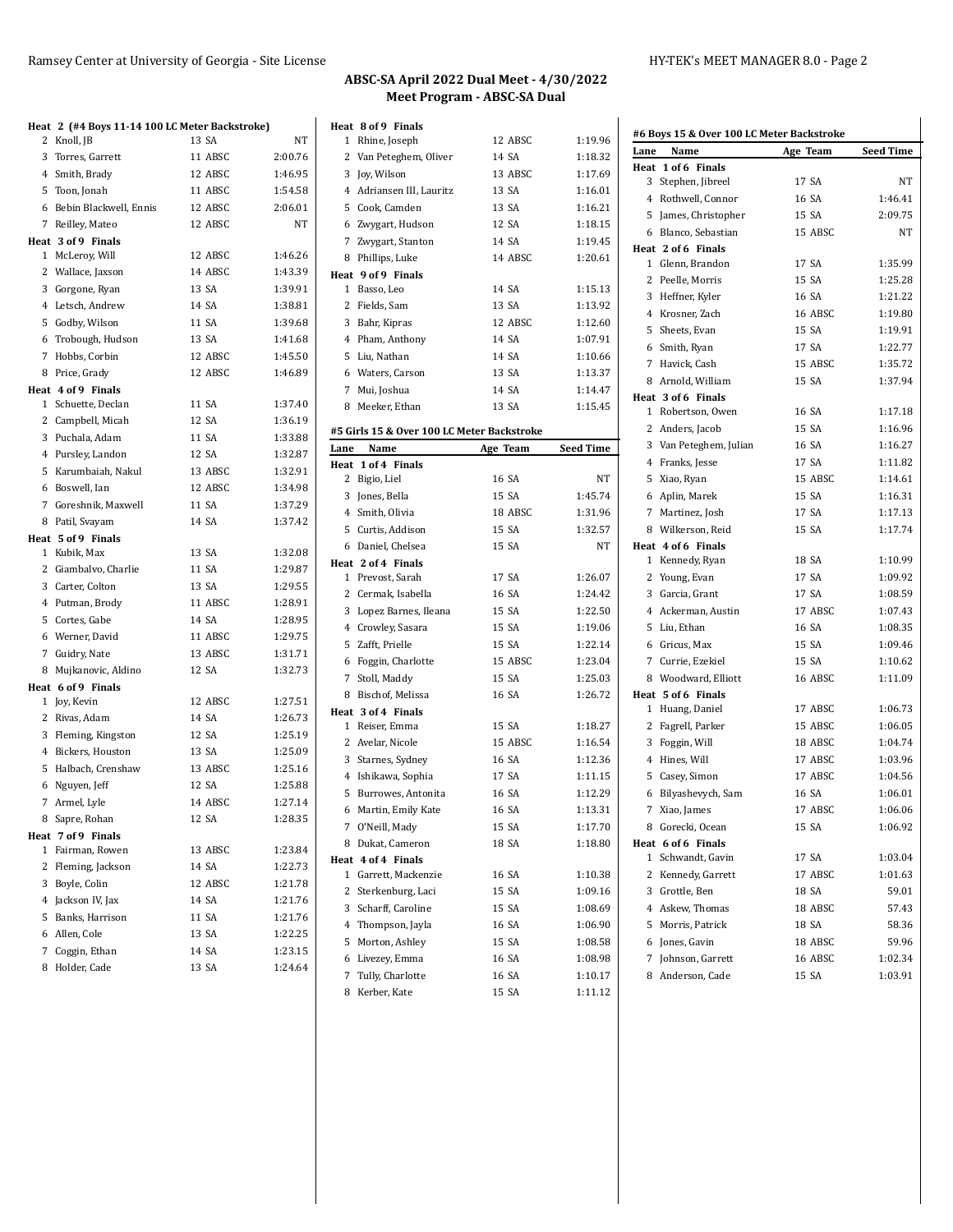|              | #7 Girls 10 & Under 50 LC Meter Breaststroke        |          |                  |
|--------------|-----------------------------------------------------|----------|------------------|
| Lane         | Name                                                | Age Team | Seed Time        |
|              | Heat 1 of 3 Finals                                  |          |                  |
| 2            | Mohseni, Anita                                      | 6 ABSC   | NΤ               |
|              | 3 Vaughn, Hannah                                    | 9 ABSC   | 1:20.54          |
|              | 4 Sayani, Zoey                                      | 8 SA     | 1:10.06          |
|              | 5 Fairman, Jane                                     | 10 ABSC  | 1:19.70          |
|              | 6 Cozart, Mary Claire                               | 10 ABSC  | NT               |
|              | Heat 2 of 3 Finals                                  |          |                  |
| $\mathbf{1}$ | Wheatley, Brooklyn                                  | 9 ABSC   | 1:03.66          |
| 2            | Malutinok, Lucy                                     | 10 ABSC  | 1:01.84          |
|              | 3 Chang, Delaney                                    | 9 SA     | 1:00.30          |
|              | 4 Kang, Kylie                                       | 9 SA     | 57.86            |
|              | 5 Waters, Madison                                   | 9 SA     | 59.46            |
|              | 6 Bolduc, Haley                                     | 8 SA     | 1:01.41          |
|              | 7 Zazzi, Grace                                      | 8 SA     | 1:03.14          |
|              | 8 Dorman, Lane                                      | 9 ABSC   | 1:03.74          |
|              | Heat 3 of 3 Finals                                  |          |                  |
| 1            | Starnes, Anna                                       | 10 SA    | 56.28            |
| 2            | Werner, Hannah                                      | 10 SA    | 55.93            |
|              | 3 Boyle, Clare                                      | 9 ABSC   | 52.30            |
|              | 4 Sanders, Allie                                    | 10 SA    | 43.71            |
| 5            | Tjhai, Caylen                                       | 10 SA    | 48.99            |
|              | 6 Pham, Bethany                                     | 10 SA    | 54.92            |
| 7            | Cochran, Lucy                                       | 10 ABSC  | 56.17            |
| 8            | Mundy, Jillian                                      | 10 ABSC  | 57.51            |
|              |                                                     |          |                  |
| Lane         | #8 Boys 10 & Under 50 LC Meter Breaststroke<br>Name |          | <b>Seed Time</b> |
|              | Heat 1 of 3 Finals                                  | Age Team |                  |
|              | 3 Schuette, Connor                                  | 9 SA     | NT               |
|              | 4 King, Ethan                                       | 9 ABSC   | 1:24.63          |
| 5            | Lee, Ethan                                          | 10 SA    | 1:37.54          |
|              | Heat 2 of 3 Finals                                  |          |                  |
| $\mathbf{1}$ | Boyd, Micah                                         | 8 ABSC   | 1:18.27          |
|              | 2 Brown, Daniel                                     | 9 ABSC   | 1:09.26          |
|              | 3 Knoll, Parker                                     | 9 SA     | 1:05.55          |
|              | 4 Lutz, Sawyer                                      | 8 SA     | 1:03.63          |
|              | 5 Kubik, Miles                                      | 9 SA     | 1:05.18          |
|              | 6 Mohseni, Arad                                     | 10 ABSC  | 1:07.81          |
| 7            | Cannon, Carson                                      | 8 ABSC   | 1:13.05          |
|              | Heat 3 of 3 Finals                                  |          |                  |
|              | 1 Wang, Hong-Yi                                     | 8 ABSC   | 1:00.78          |
|              | 2 Li, Jacob                                         | 9 ABSC   | 56.21            |
| 3            | Horback, John                                       | 10 SA    | 52.05            |
|              | 4 Price, Sam                                        | 10 ABSC  | 49.73            |
|              | 5 Wheeler, Preston                                  | 10 SA    | 51.81            |
|              | 6 Morton, Wesley                                    | 9 SA     | 53.28            |
|              | 7 Hejda, Grayson                                    | 9 SA     | 58.72            |
| 8            | Hill, Hugh                                          | 10 ABSC  | 1:01.74          |
|              |                                                     |          |                  |
|              | #9 Girls 11-14 100 LC Meter Breaststroke            |          |                  |
| Lane         | Name                                                | Age Team | <b>Seed Time</b> |
| Heat         | 1 of 8 Finals                                       |          |                  |
| 2            | Roshka, Adrianna                                    | 13 SA    | NΤ               |
|              | 3 Jagavkar, Aanya                                   | 13 SA    | NΤ               |
|              | 4 Zellner, Zoey                                     | 12 ABSC  | 2:14.34          |
|              | 5 Johnston, Elaina                                  | 11 ABSC  | 2:15.95          |
|              | 6 Conner, Coley                                     | 13 ABSC  | NΤ               |
| 7            | Wright, Bree                                        | 12 SA    | NΤ               |

 $\ddot{\phantom{a}}$ 

| Heat 2 of 8 Finals                 |         |         |
|------------------------------------|---------|---------|
| Torres, Marin<br>1                 | 12 ABSC | 2:01.26 |
| $\overline{2}$<br>Sanchez, Sarah   | 13 SA   | 2:00.39 |
| 3 Boyd, Hannah                     | 11 ABSC | 1:59.04 |
| 4<br>Sanderson, Lydia              | 11 SA   | 1:57.52 |
| 5<br>Bebin Blackwell, Caitlyn      | 14 ABSC | 1:58.22 |
| Shaffer, Marleighna<br>6           | 13 ABSC | 1:59.10 |
| 7 Graichen, Kate                   | 11 ABSC | 2:00.57 |
| 8 Cain, Haylee                     | 13 ABSC | 2:03.96 |
| Heat 3 of 8 Finals                 |         |         |
| 1 Futch, Chandler-Grace            | 11 SA   | 1:52.79 |
| 2 Davis, Carina                    | 13 SA   | 1:50.83 |
| 3<br>Rey Sanchez, Miranda          | 13 SA   | 1:50.34 |
| 4<br>Suggs, Molly                  | 14 ABSC | 1:50.06 |
| Cochran, Savannah<br>5             | 13 ABSC | 1:50.21 |
| 6 Crowley, Renee                   | 11 SA   | 1:50.65 |
| 7 Crane, Kayla                     | 11 SA   | 1:51.10 |
| 8<br>Melchiors, Molly              | 12 SA   | 1:53.48 |
| Heat 4 of 8 Finals                 |         |         |
| 1 Cameron, Courtney                | 14 ABSC | 1:49.12 |
| 2 Stennes, Sofie                   | 12 ABSC | 1:48.07 |
| 3 Hobbs, Sophierose                | 14 ABSC | 1:46.59 |
| Pinto, Grace<br>4                  | 11 SA   | 1:46.10 |
| 5<br>Kim, Madeline                 | 12 SA   | 1:46.48 |
| Hunter, Faith<br>6                 | 14 SA   | 1:47.25 |
| 7 Pfleger, Charlee                 | 12 SA   | 1:48.86 |
| Jones, Samantha<br>8               | 14 SA   | 1:49.27 |
| Heat 5 of 8 Finals                 |         |         |
| 1 Peake, Caroline                  | 13 SA   | 1:43.35 |
| 2 White, Mia                       | 12 SA   | 1:42.11 |
| Robinson, Hannah<br>3              | 14 SA   | 1:41.33 |
| Nelson, Isabella<br>$\overline{4}$ | 14 ABSC | 1:40.82 |
| 5<br>Schwandt, Jordan              | 13 SA   | 1:41.29 |
| Robertson, Leah<br>6               | 14 SA   | 1:41.75 |
| 7 Lin, Zoe                         | 11 SA   | 1:42.44 |
| 8<br>Garrison, Olivia              | 13 SA   | 1:44.08 |
| Heat 6 of 8 Finals                 |         |         |
| 1 Faulkner, Willa                  | 11 SA   | 1:39.75 |
| 2 Wei, Elizabeth                   | 13 SA   | 1:38.55 |
| 3<br>Austin, Addyson               | 11 SA   | 1:36.32 |
| $\overline{4}$<br>Letsch, Emmie    | 14 SA   | 1:33.60 |
| 5<br>Harding, Riley                | 14 ABSC | 1:35.12 |
| 6 Smith, Lynnette                  | 14 ABSC | 1:38.38 |
| 7 Yeomans, Carson                  | 14 ABSC | 1:39.36 |
| Chunta, Mazie<br>8                 | 13 SA   | 1:40.44 |
| Heat 7 of 8 Finals                 |         |         |
| 1 Farmer, Morgan                   | 13 SA   | 1:32.74 |
| 2<br>El-Deiry, Rhea                | 12 SA   | 1:32.05 |
| 3<br>Hawk, Blakely                 | 11 ABSC | 1:31.28 |
| Katz, Kai<br>4                     | 14 SA   | 1:28.28 |
| 5<br>Bonner, Berklee               | 14 ABSC | 1:28.30 |
| Steger, Tessa<br>6                 | 12 ABSC | 1:31.63 |
| 7 Levy, Shirel                     | 14 SA   | 1:32.51 |
| Nimmo, Karoline<br>8               | 12 ABSC | 1:33.08 |
|                                    |         |         |
|                                    |         |         |

|                      | Heat 8 of 8 Finals                       |          |                    |
|----------------------|------------------------------------------|----------|--------------------|
|                      | 1 Puchala, Agata                         | 14 SA    | 1:25.39            |
|                      | 2 Tell, Liza                             | 14 SA    | 1:24.72            |
|                      | 3 Sanders, Haley                         | 12 SA    | 1:24.05            |
|                      | 4 Griffin, Cassedy                       | 14 SA    | 1:21.87            |
|                      | 5 Drevet, Alana                          | 14 SA    | 1:22.45            |
|                      | 6 Tang, Katie                            | 14 SA    | 1:24.26            |
|                      | 7 Teyner, Kailey                         | 14 ABSC  | 1:25.33            |
|                      | 8 Bates, Martha                          | 14 ABSC  | 1:26.59            |
|                      |                                          |          |                    |
|                      | #10 Boys 11-14 100 LC Meter Breaststroke |          |                    |
| Lane                 | Name<br>Heat 1 of 7 Finals               | Age Team | <b>Seed Time</b>   |
|                      | 3 Stafford, Hall                         | 13 SA    | NΤ                 |
|                      | 4 Torres, Garrett                        | 11 ABSC  | NΤ                 |
|                      | 5 Galloway, Luke                         | 12 SA    | NΤ                 |
|                      | Heat 2 of 7 Finals                       |          |                    |
|                      | 1 Le, Kaden                              | 13 SA    | 2:38.55            |
|                      | 2 Toon, Jonah                            | 11 ABSC  | 2:13.64            |
|                      | 3 Le, Jaden                              | 14 SA    | 2:02.02            |
|                      | 4 Mujkanovic, Aldino                     | 12 SA    | 1:57.75            |
|                      | 5 Price, Grady                           | 12 ABSC  | 1:59.28            |
|                      | 6 Carter, Colton                         | 13 SA    | 2:07.86            |
|                      | 7 Bebin Blackwell, Ennis                 | 12 ABSC  | 2:16.97            |
|                      | 8 Groves, Ian                            | 11 SA    |                    |
|                      | Heat 3 of 7 Finals                       |          | NΤ                 |
|                      | 1 Putman, Brody                          | 11 ABSC  | 1:51.18            |
|                      | 2 McLeroy, Will                          | 12 ABSC  | 1:48.46            |
|                      |                                          | 12 ABSC  | 1:46.90            |
|                      | 3 Smith, Brady                           | 12 SA    | 1:45.66            |
|                      | 4 Sapre, Rohan                           |          |                    |
|                      | 5 Boswell, Ian                           | 12 ABSC  | 1:46.46            |
|                      | 6 Schuette, Declan                       | 11 SA    | 1:47.49            |
|                      | 7 Werner, David                          | 11 ABSC  | 1:50.24            |
|                      | 8 Holder, Gray                           | 11 SA    | 1:53.72            |
|                      | Heat 4 of 7 Finals<br>1 Avelar, Nicolas  | 12 ABSC  | 1:44.06            |
|                      |                                          | 12 ABSC  |                    |
|                      | 2 Joy, Kevin                             | 14 SA    | 1:41.90            |
|                      | 3 Jackson IV, Jax                        |          | 1:41.20            |
|                      | 4 Hobbs, Corbin<br>5 Cortes, Gabe        | 12 ABSC  | 1:39.32<br>1:40.29 |
|                      |                                          | 14 SA    |                    |
|                      | 6 Coverdill, Patrick                     | 11 ABSC  | 1:41.63            |
|                      | 7 Boyle, Colin                           | 12 ABSC  | 1:43.43            |
| 8                    | Godby, Wilson                            | 11 SA    | 1:44.83            |
| Heat<br>$\mathbf{1}$ | 5 of 7 Finals<br>Pursley, Landon         | 12 SA    | 1:38.47            |
|                      |                                          | 12 ABSC  |                    |
|                      | 2 Reilley, Mateo                         | 13 ABSC  | 1:37.54<br>1:35.20 |
|                      | 3 Trotter, Torin<br>4 Meeker, Ethan      | 13 SA    | 1:34.78            |
|                      |                                          |          |                    |
|                      | 5 Collins, Trey                          | 12 SA    | 1:34.98            |
|                      | 6 Armel, Lyle                            | 14 ABSC  | 1:36.83            |
|                      | 7 Kubik, Max                             | 13 SA    | 1:38.42            |
|                      | 8 Knoll, JB                              | 13 SA    | 1:38.89            |
|                      | Heat 6 of 7 Finals                       |          |                    |
|                      | 1 Smola, Evan                            | 14 SA    | 1:34.34            |
|                      | 2 Puchala, Adam                          | 11 SA    | 1:33.71            |
|                      | 3 Karumbaiah, Vidur                      | 11 ABSC  | 1:31.97            |
|                      | 4 Van Peteghem, Henry                    | 12 SA    | 1:30.66            |
|                      | 5 Rivas, Adam                            | 14 SA    | 1:31.41            |
|                      | 6 Fleming, Kingston                      | 12 SA    | 1:32.23            |
|                      | 7 Joy, Wilson                            | 13 ABSC  | 1:33.90            |
| 8                    | Kannan, Shaan                            | 14 ABSC  | 1:34.51            |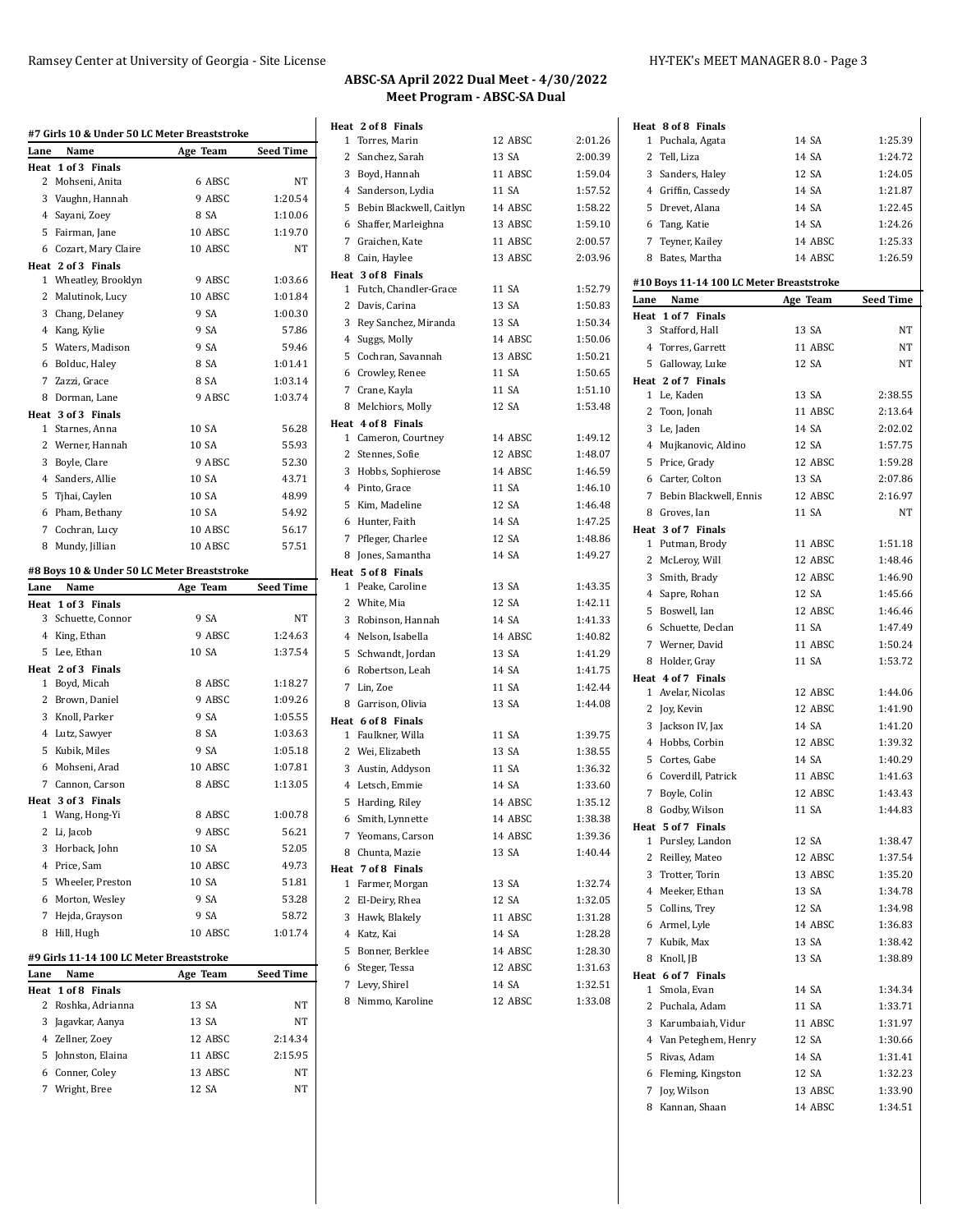## Ramsey Center at University of Georgia - Site License HY-TEK's MEET MANAGER 8.0 - Page 4

| 1            | Heat 7 (#10 Boys 11-14 100 LC Meter Breaststroke)<br>Allen, Cole | 13 SA    | 1:27.70          |
|--------------|------------------------------------------------------------------|----------|------------------|
|              |                                                                  | 13 ABSC  | 1:22.11          |
|              | 2 Koch, Christopher<br>3 Kaminsky, Will                          | 12 SA    | 1:19.26          |
|              | 4 Cook, Camden                                                   | 13 SA    | 1:16.82          |
|              |                                                                  | 14 SA    | 1:18.10          |
|              | 5 Silvers, Ean                                                   |          |                  |
|              | 6 Mui, Joshua                                                    | 14 SA    | 1:20.12          |
|              | 7 Wallace, Jaxson                                                | 14 ABSC  | 1:24.71          |
|              | 8 Chau, Timothy                                                  | 12 SA    | 1:28.31          |
|              | #11 Girls 15 & Over 100 LC Meter Breaststroke                    |          |                  |
| Lane         | Name                                                             | Age Team | Seed Time        |
|              | Heat 1 of 3 Finals                                               |          |                  |
|              | 1 Daniel, Chelsea                                                | 15 SA    | NΤ               |
|              | 2 Cain, Makaylee                                                 | 16 ABSC  | 1:48.16          |
|              | 3 Zhou, Amelia                                                   | 15 SA    | 1:41.39          |
|              | 4 Crowley, Sasara                                                | 15 SA    | 1:38.64          |
|              | 5 Addison, Sydney                                                | 16 SA    | 1:40.11          |
|              | 6 Smith, Olivia                                                  | 18 ABSC  | 1:42.31          |
|              | 7 Jones, Bella                                                   | 15 SA    | 1:54.58          |
|              | 8 Cermak, Isabella                                               | 16 SA    | NT               |
|              | Heat 2 of 3 Finals                                               |          |                  |
|              | 1 Ripps, Janie                                                   | 15 ABSC  | 1:32.77          |
|              | 2 Young, Ximena                                                  | 15 ABSC  | 1:30.85          |
|              | 3 McCarthy, Ava                                                  | 15 SA    | 1:26.23          |
|              | 4 Curtis, Addison                                                | 15 SA    | 1:23.80          |
|              | 5 Mulford, Sydney                                                | 16 SA    | 1:24.34          |
|              | 6 Kerber, Kate                                                   | 15 SA    | 1:26.61          |
|              | 7 Ishikawa, Sophia                                               | 17 SA    | 1:32.33          |
|              | 8 Bischof, Melissa                                               | 16 SA    | 1:34.97          |
|              | Heat 3 of 3 Finals                                               |          |                  |
| $\mathbf{1}$ | Chau, Tiffany                                                    | 15 SA    | 1:22.25          |
|              | 2 Van der Wall, Nanna                                            |          |                  |
|              |                                                                  | 18 SA    | 1:21.27          |
|              | 3 Pappadakis, Angela                                             | 17 SA    | 1:20.20          |
|              | 4 Blankenship, AnnaBeth                                          | 18 SA    | 1:15.20          |
| 5            | Starnes, Sydney                                                  | 16 SA    | 1:15.97          |
|              | 6 Estep, Riess                                                   | 16 SA    | 1:20.89          |
| 7            | Carvalho, Luiza Menezes                                          | 15 SA    | 1:21.60          |
|              | 8 Avelar, Nicole                                                 | 15 ABSC  | 1:23.38          |
|              | #12 Boys 15 & Over 100 LC Meter Breaststroke                     |          |                  |
| Lane         | Name                                                             | Age Team | <b>Seed Time</b> |
|              | Heat 1 of 4 Finals                                               |          |                  |
|              | 3 Renier, Luke                                                   | 19 ABSC  | NΤ               |
|              | 4 Anderson, Ethan                                                | 15 ABSC  | 1:49.38          |
|              | 5 Carmack, Harrison                                              | 18 ABSC  | 1:51.86          |
|              | Heat 2 of 4 Finals                                               |          |                  |
|              | 1 Liu, Ethan                                                     | 16 SA    | 1:31.09          |
|              | 2 Brock, Nathan                                                  | 16 SA    | 1:26.02          |
|              | 3 Jones, Gavin                                                   | 18 ABSC  | 1:23.46          |
|              | 4 Smith, Ryan                                                    | 17 SA    | 1:22.50          |
|              | 5 Ackerman, Austin                                               | 17 ABSC  | 1:23.02          |
|              | 6 Kirkley, River                                                 | 15 ABSC  | 1:24.07          |

|      | Heat 3 of 4 Finals                     |                  |                    |
|------|----------------------------------------|------------------|--------------------|
|      | 1 Reynolds, Jack                       | 16 SA            | 1:21.56            |
|      | 2 Sheets, Evan                         | 15 SA            | 1:19.65            |
|      | 3 Xiao, Ryan                           | 15 ABSC          | 1:19.44            |
|      | 4 Hines, Will                          | 17 ABSC          | 1:16.66            |
|      | 5 Oliver, Race                         | 16 SA            | 1:17.02            |
|      | 6 Hailey, Brandon                      | 17 ABSC          | 1:19.64            |
|      | 7 Casey, Simon                         | 17 ABSC          | 1:20.38            |
|      | 8 Kennedy, Garrett                     | 17 ABSC          | 1:22.31            |
|      | Heat 4 of 4 Finals                     |                  |                    |
|      | 1 Nagle, Nick                          | 16 SA            | 1:15.61            |
|      | 2 Foggin, Will                         | 18 ABSC          | 1:14.31            |
|      | 3 Johnson, Garrett                     | 16 ABSC          | 1:13.13            |
|      | 4 Askew, Thomas                        | 18 ABSC          | 1:07.35            |
|      | 5 Potlock, Payton                      | 17 SA            | 1:13.01            |
|      | 6 Fagrell, Parker                      | 15 ABSC          | 1:14.03            |
|      | 7 Silvers, Noah                        | 15 SA            | 1:15.51            |
|      | 8 Osborne, Graham                      | 16 SA            | 1:16.56            |
|      |                                        |                  |                    |
|      | #13 Girls 10 & Under 200 LC Meter IM   |                  |                    |
| Lane | Name                                   | Age Team         | <b>Seed Time</b>   |
|      | Heat 1 of 1 Finals                     |                  |                    |
|      | 1 Mundy, Jillian                       | 10 ABSC          | 3:31.79            |
|      | 2 Tannehill, Stella                    | 10 SA            | 3:08.92            |
|      | 3 Bahr, Sima                           | 10 ABSC          | 3:18.77            |
|      | 4 Pham, Bethany                        | 10 SA            | 3:43.19            |
|      | #14 Boys 10 & Under 200 LC Meter IM    |                  |                    |
| Lane | Name                                   | Age Team         | <b>Seed Time</b>   |
|      | Heat 1 of 1 Finals                     |                  |                    |
|      | 6 McLeroy, Logan                       | 10 ABSC          | 3:20.38            |
|      |                                        |                  |                    |
| 7    |                                        | 10 SA            | NΤ                 |
|      | Horback, John                          |                  |                    |
|      | #15 Girls 11-14 200 LC Meter IM        |                  |                    |
| Lane | Name                                   | Age Team         | <b>Seed Time</b>   |
| Heat | 1 of 7 Finals                          |                  |                    |
|      | 1 Crane, Kayla                         | 11 SA            | NΤ                 |
|      | 2 Ward, Kaki                           | 12 SA            | NΤ                 |
|      | 3 Fleming, McKenna                     | 11 SA            | NT                 |
|      | 4 Benitez, Alejandra                   | 12 SA            | NT                 |
|      | 5 Garrison, Olivia                     | 13 SA            | NT                 |
|      | 6 Lindstrom, Harper                    | 11 ABSC          | NΤ                 |
|      | 7 Barbosa, Arianna                     | 14 SA            | NΤ                 |
|      | Heat 2 of 7 Finals                     |                  |                    |
| 1    | Brown, Noa                             | 11 ABSC          | 4:18.11            |
|      | 2 Lutz, Ariana                         | 11 SA            | 3:38.75            |
|      | 3 Kim, Madeline                        | 12 SA            | 3:32.99            |
|      | 4 Teach, Turner                        | 14 ABSC          | 3:30.15            |
|      | 5 Templin, Leah                        | 11 ABSC          | 3:32.59            |
|      | 6 Bramlett, Nola                       | 11 ABSC          | 3:36.14            |
|      | 7 Melchiors, Molly                     | 12 SA            | 3:41.98            |
|      | 8 Blanco, Valeria                      | 11 ABSC          | NΤ                 |
|      | Heat 3 of 7 Finals                     |                  |                    |
|      | 1 Adriansen, Nataleigh                 | 11 SA            | 3:21.51            |
|      | 2 Chingirian, Casey                    | 11 SA            | 3:19.69            |
|      | 3 Peake, Caroline                      | 13 SA            | 3:17.30            |
|      | 4 Lin, Zoe                             | 11 SA            | 3:14.13            |
|      | 5 Faulkner, Willa                      | 11 SA            | 3:15.02            |
|      | 6 White, Mia                           | 12 SA            | 3:19.28            |
|      | 7 Pfleger, Charlee<br>8 Stennes, Sofie | 12 SA<br>12 ABSC | 3:21.50<br>3:28.42 |

|              | Heat 4 of 7 Finals             |          |                  |
|--------------|--------------------------------|----------|------------------|
|              | 1 Roshka, Adrianna             | 13 SA    | 3:12.02          |
|              | 2 Van Staden, Mila             | 11 SA    | 3:10.59          |
|              | 3 Ash, Edie                    | 11 ABSC  | 3:07.46          |
|              | 4 Waters, Ella                 | 13 SA    | 3:03.65          |
|              | 5 Zafft, Aleah                 | 12 SA    | 3:06.23          |
|              | 6 Hawk, Blakely                | 11 ABSC  | 3:09.73          |
|              | 7 Gundry, Abby                 | 14 SA    | 3:11.59          |
|              | 8 Mann, Kylie                  | 11 SA    | 3:12.26          |
|              | Heat 5 of 7 Finals             |          |                  |
|              | 1 Taylor, Shadia               | 13 SA    | 2:59.71          |
|              | 2 Tell, Liza                   | 14 SA    | 2:56.35          |
|              | 3 Shmidt, Alisa                | 12 SA    | 2:54.64          |
|              | 4 Heffner, Kaela               | 13 SA    | 2:53.09          |
|              | 5 Stiers, Anna                 | 14 SA    | 2:54.11          |
|              | 6 Cochling, Elise              | 12 SA    | 2:54.77          |
|              | 7 Nimmo, Karoline              | 12 ABSC  | 2:58.91          |
|              | 8 El-Deiry, Rhea               | 12 SA    | 3:03.38          |
|              | Heat 6 of 7 Finals             |          |                  |
|              | 1 Griffin, Cassedy             | 14 SA    | 2:52.13          |
|              | 2 Szabo, Aida                  | 14 SA    | 2:50.33          |
|              | 3 Bates, Martha                | 14 ABSC  | 2:47.51          |
|              | 4 Katz, Kai                    | 14 SA    | 2:44.78          |
|              | 5 Sakaris, Hannah              | 14 SA    | 2:46.78          |
|              | 6 Tang, Katie                  | 14 SA    | 2:49.79          |
| 7            | Spraker, Avery                 | 12 SA    | 2:51.13          |
|              | 8 McCormack, Anna Read         | 13 SA    | 2:53.01          |
|              | Heat 7 of 7 Finals             |          |                  |
|              |                                | 14 ABSC  | 2:43.25          |
|              |                                |          |                  |
| $\mathbf{2}$ | 1 Teyner, Kailey               | 13 SA    | 2:42.31          |
|              | Farmer, Morgan                 |          |                  |
|              | 3 Puchala, Agata               | 14 SA    | 2:37.44          |
|              | 4 Dopson, Hailey               | 14 SA    | 2:30.23          |
|              | 5 Amescua, Natalia             | 13 SA    | 2:34.27          |
|              | 6 Robinson, Hannah             | 14 SA    | 2:42.02          |
| 7            | Sanders, Haley                 | 12 SA    | 2:42.81          |
|              | 8 Hicks, Claire                | 13 SA    | 2:44.33          |
|              | #16 Boys 11-14 200 LC Meter IM |          |                  |
| Lane         | Name                           | Age Team | <b>Seed Time</b> |
|              | Heat 1 of 5 Finals             |          |                  |
|              | 2 Holder, Gray                 | 11 SA    | NΤ               |
|              | 3 Giambalvo, Charlie           | 11 SA    | <b>NT</b>        |
|              | 4 Campbell, Micah              | 12 SA    | 3:31.86          |
|              | 5 Godby, Wilson                | 11 SA    | 3:36.62          |
|              | 6 Libreros, Lorenzo            | 13 SA    | <b>NT</b>        |
|              | Heat 2 of 5 Finals             |          |                  |
| $\mathbf{1}$ | Silvers, Ean                   | 14 SA    | 3:20.78          |
|              | 2 Pursley, Landon              | 12 SA    | 3:18.47          |
|              | 3 Jackson IV, Jax              | 14 SA    | 3:13.22          |
|              | 4 Puchala, Adam                | 11 SA    | 3:11.64          |
|              | 5 Fairman, Rowen               | 13 ABSC  | 3:12.29          |
|              | 6 McGahagin, Joshua            | 13 SA    | 3:15.01          |
| 7            | Holder, Cade                   | 13 SA    | 3:18.95          |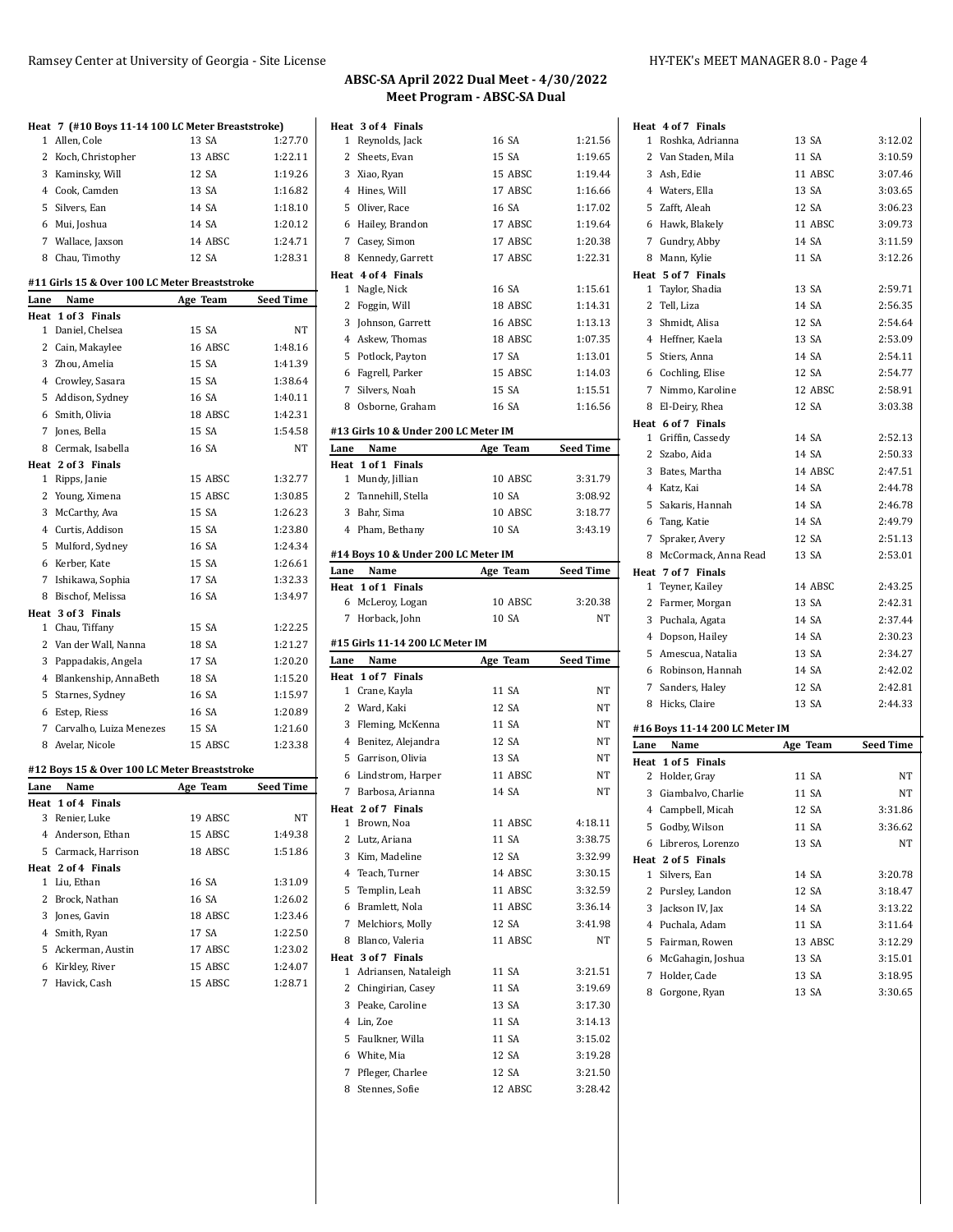|              | Heat 3 (#16 Boys 11-14 200 LC Meter IM) |                |                    |
|--------------|-----------------------------------------|----------------|--------------------|
| 1            | Karumbaiah, Vidur                       | 11 ABSC        | 3:03.23            |
| $\mathbf{2}$ | Banks, Harrison                         | 11 SA          | 3:00.93            |
|              | 3 Le, Kaden                             | 13 SA          | 2:53.45            |
|              | 4 Chau, Timothy                         | 12 SA          | 2:51.98            |
|              | 5 Zwygart, Hudson                       | 12 SA          | 2:52.23            |
|              | 6 Adriansen III, Lauritz                | 13 SA          | 2:53.83            |
|              | 7 Kim, Dongeun                          | 14 SA          | 3:02.07            |
|              | 8 Carter, Colton                        | 13 SA          | 3:03.60            |
|              | Heat 4 of 5 Finals                      |                |                    |
| 1            | Unger, Alexander                        | 12 SA          | 2:47.49            |
|              | 2 Allen, Cole                           | 13 SA          | 2:45.94            |
|              | 3 Kaminsky, Will                        | 12 SA          | 2:42.25            |
|              | 4 Meeker, Ethan                         | 13 SA          | 2:38.97            |
|              | 5 Smola, Evan                           | 14 SA          | 2:42.11            |
|              | 6 Toma, Zachary                         | 13 SA          | 2:45.11            |
| 7            | Mui, Joshua                             | 14 SA          | 2:47.20            |
|              | 8 Van Peteghem, Henry                   | 12 SA          | 2:51.74            |
|              | Heat 5 of 5 Finals                      |                |                    |
|              | 1 Kang, David                           | 14 SA          | 2:36.42            |
|              | 2 Liu, Nathan                           | 14 SA          | 2:31.14            |
|              | 3 Nguyen, Thien                         | 14 SA          | 2:27.84            |
|              | 4 Cook, Camden                          | 13 SA          | 2:24.08            |
|              | 5 Pham, Anthony                         | 14 SA          | 2:26.93            |
|              | 6 Le, Jaden                             | 14 SA          | 2:29.62            |
|              | 7 Koch, Christopher                     | 13 ABSC        | 2:34.55            |
| 8            | Phillips, Luke                          | 14 ABSC        | 2:36.91            |
|              |                                         |                |                    |
|              |                                         |                |                    |
|              | #17 Girls 15 & Over 200 LC Meter IM     |                |                    |
| Lane         | Name                                    | Age Team       | <b>Seed Time</b>   |
| Heat         | 1 of 3 Finals                           |                |                    |
|              | 2 Addison, Sydney                       | 16 SA          | NT                 |
|              | 3 Zhou, Amelia                          | 15 SA          | 2:55.14            |
|              | 4 Eichinger, Kaitlyn                    | 16 SA          | 2:49.14            |
| 5            | Zhu, Renee                              | 15 SA          | 2:51.05            |
|              | 6 Martin, Emily Kate                    | 16 SA          | 2:57.58            |
| 7            | Lopez Barnes, Ileana                    | 15 SA          | NT                 |
|              | Heat 2 of 3 Finals                      |                |                    |
|              | 1 Young, Ximena                         | 15 ABSC        | 2:47.89            |
|              | 2 O'Neill, Mady                         | 15 SA          | 2:44.60            |
|              | 3 Pappadakis, Angela                    | 17 SA          | 2:42.46            |
|              | 4 Ishikawa, Sophia                      | 17 SA          | 2:40.96            |
|              | 5 Estep, Riess                          | 16 SA          | 2:41.37            |
|              | 6 Mulford, Sydney                       | 16 SA          | 2:43.76            |
| 7            | Burrowes, Antonita                      | 16 SA          | 2:45.57            |
| 8            | McCarthy, Ava                           | 15 SA          | 2:48.46            |
|              | Heat 3 of 3 Finals                      |                |                    |
| 1            | Blankenship, AnnaBeth                   | 18 SA          | 2:39.53            |
| 2            | Curtis, Addison                         | 15 SA          | 2:38.26            |
| 3            | Scharff, Caroline                       | 15 SA          | 2:36.24            |
|              | 4 Dukat, Cameron                        | 18 SA          | 2:30.95            |
| 5            | Tully, Charlotte                        | 16 SA          | 2:35.68            |
| 6<br>7       | Livezey, Emma<br>Chau, Tiffany          | 16 SA<br>15 SA | 2:37.80<br>2:38.91 |

Carvalho, Luiza Menezes 15 SA 2:39.90

| #18 Boys 15 & Over 200 LC Meter IM         |                |                  |
|--------------------------------------------|----------------|------------------|
| Lane<br>Name                               | Age Team       | <b>Seed Time</b> |
| Heat 1 of 3 Finals                         |                |                  |
| 2<br>Stephen, Jibreel                      | 17 SA          | NΤ               |
| 3<br>Anderson, Ethan                       | 15 ABSC        | 3:41.75          |
| 4<br>Casey, Simon                          | 17 ABSC        | 3:20.00          |
| 5<br>Arnold, William                       | 15 SA          | 3:23.15          |
| 6<br>Nagle, Nick                           | 16 SA          | NΤ               |
| Heat 2 of 3 Finals                         |                |                  |
| Bilyashevych, Sam<br>1                     | 16 SA          | 3:00.77          |
| 2<br>Wilkerson, Reid                       | 15 SA          | 2:52.77          |
| 3<br>Kirkley, River                        | 15 ABSC        | 2:44.17          |
| 4<br>Ackerman, Austin                      | 17 ABSC        | 2:39.20          |
| 5<br>Robertson, Owen                       | 16 SA          | 2:41.59          |
| Krosner, Zach<br>6                         | 16 ABSC        | 2:50.08          |
| 7<br>Potlock, Payton                       | 17 SA          | 2:54.11          |
| 8<br>Kennedy, Ryan                         | 18 SA          | 3:07.66          |
| Heat 3 of 3 Finals                         |                |                  |
| Anderson, Cade<br>1                        | 15 SA          | 2:27.05          |
| 2<br>Heffner, Kyler                        | 16 SA          | 2:22.86          |
| 3<br>Gricus, Max                           | 15 SA          | 2:20.64          |
| 4<br>Schwandt, Gavin                       | 17 SA          | 2:18.66          |
| 5<br>Grottle, Ben                          | 18 SA          | 2:18.90          |
| Osborne, Graham<br>6                       | 16 SA          | 2:21.60          |
| 7<br>Oliver, Race                          | 16 SA          | 2:24.96          |
|                                            |                | 2:31.96          |
| Reynolds, Jack<br>8                        | 16 SA          |                  |
| #19 Girls 10 & Under 50 LC Meter Butterfly |                |                  |
| Name<br>Lane                               | Age Team       | <b>Seed Time</b> |
| 1 of 3 Finals<br>Heat                      |                |                  |
| Downs, Emoni<br>$\mathbf{1}$               | 8 ABSC         | NΤ               |
| 2<br>Wheatley, Brooklyn                    | 9 ABSC         | 1:13.04          |
| 3<br>Haydell, Haddie                       | 10 SA          | 1:05.36          |
| 4<br>Tomlinson, Pirie                      | 8 ABSC         | 1:03.57          |
| McCullough, Aly<br>5                       | 8 ABSC         | 1:03.99          |
| Fairman, Jane<br>6                         | 10 ABSC        | 1:09.00          |
| 7<br>Cozart, Mary Claire                   | 10 ABSC        | NΤ               |
| 8<br>Brown, Ryn                            | 8 ABSC         | NΤ               |
| Heat 2 of 3 Finals                         |                |                  |
| Matthews, Athena<br>1                      | 8 ABSC         | 1:01.70          |
| 2<br>Shaffer, Adelaina                     | 9 ABSC         | 1:01.04          |
| Johnston, Sterling<br>3                    | 9 ABSC         | 57.91            |
| 4 Bolduc, Haley                            | 8 SA           | 51.47            |
| 5 Mundy, Jillian                           | 10 ABSC        | 52.03            |
| Miller, Emily<br>6                         | 10 ABSC        | 58.68            |
| 7 Chunta, Cora                             | 9 SA           | 1:01.54          |
| Bucha, Atlas<br>8                          | 9 ABSC         | 1:02.37          |
| Heat 3 of 3 Finals                         |                |                  |
| 1 Yeomans, Raleigh                         | 10 ABSC        | 49.75            |
| 2 Werner, Hannah                           | 10 SA          | 47.17            |
| 3<br>Sanders, Allie                        | 10 SA          | 41.23            |
|                                            |                |                  |
|                                            |                |                  |
| 4 Tannehill, Stella                        | 10 SA          | 40.54            |
| Bahr, Sima<br>5                            | 10 ABSC        | 40.85            |
| Young, Fiona<br>6                          | 10 SA          | 42.31            |
| 7<br>Chang, Delaney<br>Dorman, Lane<br>8   | 9 SA<br>9 ABSC | 48.09<br>51.18   |

| #20 Boys 10 & Under 50 LC Meter Butterfly |          |                  |
|-------------------------------------------|----------|------------------|
| Name<br>Lane                              | Age Team | <b>Seed Time</b> |
| Heat 1 of 2 Finals                        |          |                  |
| 1 Townsend, Carter                        | 8 ABSC   | NΤ               |
| 2 Boosalis, John                          | 9 ABSC   | NΤ               |
| 3 Webb, Silas                             | 9 ABSC   | 1:14.52          |
| 4 Torres, Evan                            | 9 ABSC   | 1:03.20          |
| 5 Wang, Hong-Yi                           | 8 ABSC   | 1:08.33          |
| 6 Kong, Sean                              | 10 ABSC  | 1:33.02          |
| 7 Bigio, Saul                             | 9 SA     | NT               |
| 8 Lee, Bennet                             | 7 ABSC   | NT               |
| Heat 2 of 2 Finals                        |          |                  |
| 1 Lutz, Sawyer                            | 8 SA     | 59.92            |
| 2 Collins, Jordan                         | 9 SA     | 44.16            |
| 3 McLeroy, Logan                          | 10 ABSC  | 40.99            |
| 4 Wheeler, Preston                        | 10 SA    | 38.95            |
| 5 Irwin, Mack                             | 10 SA    | 39.65            |
| 6 Wheeler, Parker                         | 9 SA     | 41.27            |
| 7 Li, Jacob                               | 9 ABSC   | 53.28            |
| McCullough, Nolan<br>8                    | 10 ABSC  | 1:02.55          |
|                                           |          |                  |
| #21 Girls 11-14 100 LC Meter Butterfly    |          |                  |
| Name<br>Lane                              | Age Team | <b>Seed Time</b> |
| Heat 1 of 5 Finals                        | 14 ABSC  |                  |
| 3 Bonner, Berklee                         | 12 SA    | NT               |
| 4 Guevara-Soto, Jacquie                   |          | NT               |
| 5 Quijada Requena, Sofia                  | 14 SA    | NT               |
| Heat 2 of 5 Finals<br>1 Hobbs, Sophierose | 14 ABSC  | 1:39.02          |
| 2 Miller, Courtney                        | 13 SA    | 1:33.21          |
| 3 Lutz, Ariana                            | 11 SA    | 1:31.02          |
|                                           | 11 SA    |                  |
| 4 Young, Whitney                          |          | 1:30.12          |
| 5 Taylor, Shadia                          | 13 SA    | 1:30.43          |
| 6 He, Alethea                             | 14 ABSC  | 1:32.31          |
| 7 Pinto, Grace                            | 11 SA    | 1:35.90          |
| 8 Chingirian, Casey                       | 11 SA    | 1:48.59          |
| Heat 3 of 5 Finals                        | 14 ABSC  | 1:28.16          |
| 1 Dillon, Ella                            | 11 ABSC  | 1:26.22          |
| 2 Ash, Edie                               |          | 1:25.43          |
| 3 Harding, Riley                          | 14 ABSC  |                  |
| 4 Zafft, Aleah                            | 12 SA    | 1:25.13          |
| 5 Sanchez, Sarah                          | 13 SA    | 1:25.13          |
| Shmidt, Alisa<br>6                        | 12 SA    | 1:25.99          |
| 7 Tomlinson, Bailey                       | 12 ABSC  | 1:26.72          |
| 8 Zellner, Zoev                           | 12 ABSC  | 1:29.38          |
| Heat 4 of 5 Finals                        |          |                  |
| 1 Teyner, Kailey                          | 14 ABSC  | 1:24.25          |
| 2 Zhou, Claire                            | 13 SA    | 1:20.65          |
| 3 Szabo, Aida                             | 14 SA    | 1:18.20          |
| 4 Steger, Tessa                           | 12 ABSC  | 1:15.83          |
| 5 Hicks, Claire                           | 13 SA    | 1:17.82          |
| 6 Heffner, Kaela                          | 13 SA    | 1:19.47          |
| 7 McCullough, Samantha                    | 13 ABSC  | 1:23.26          |
| 8 Jones, Melanie                          | 11 SA    | 1:24.99          |
|                                           |          |                  |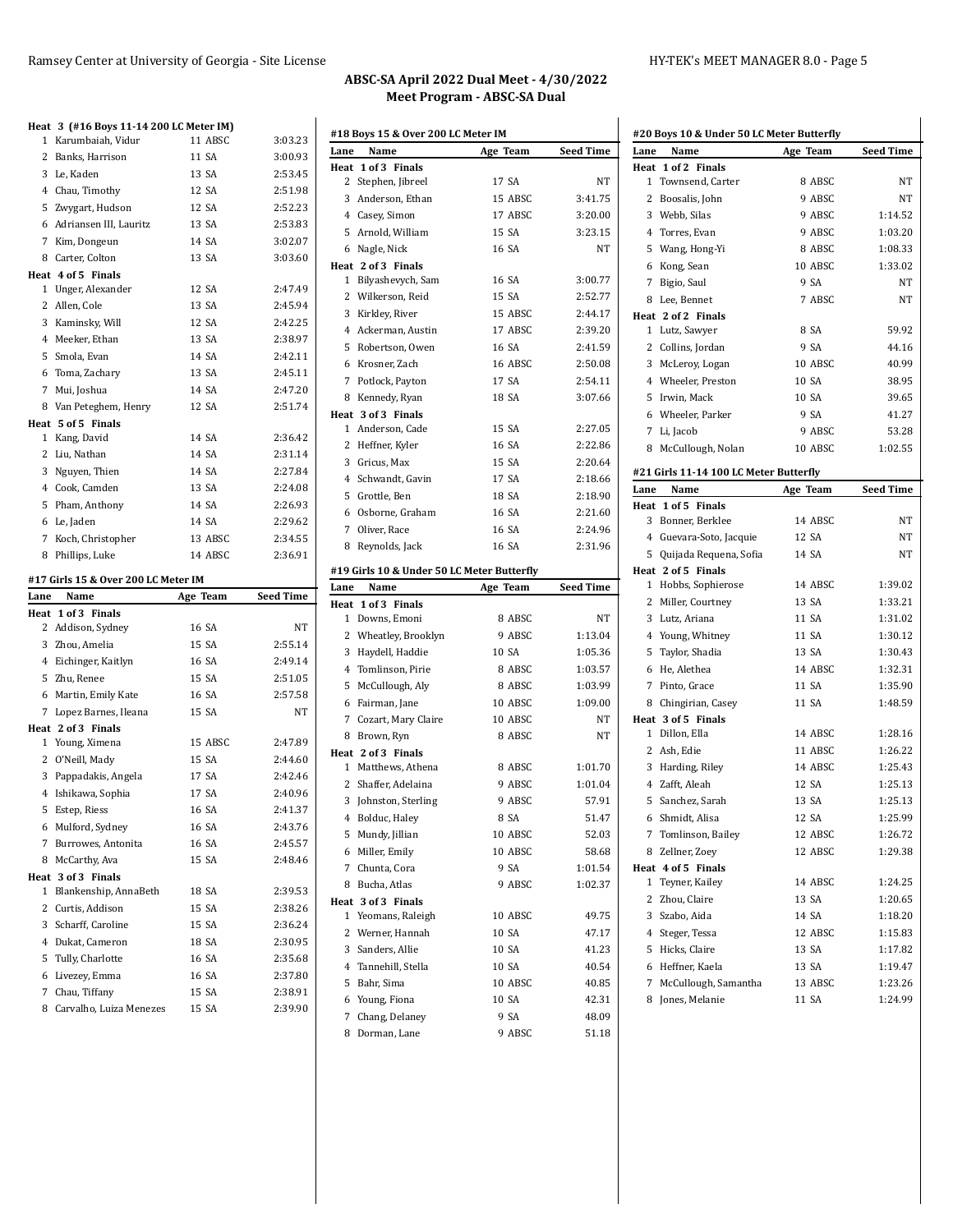### Ramsey Center at University of Georgia - Site License HY-TEK's MEET MANAGER 8.0 - Page 6

|      | Heat 5 (#21 Girls 11-14 100 LC Meter Butterfly) |          |           |
|------|-------------------------------------------------|----------|-----------|
| 1    | Robertson, Leah                                 | 14 SA    | 1:15.65   |
|      | 2 Cochling, Elise                               | 12 SA    | 1:13.50   |
|      | 3 Amescua, Natalia                              | 13 SA    | 1:10.74   |
|      | 4 Nunnally, Ansley                              | 14 ABSC  | 1:10.15   |
|      | 5 Amike, Nicole                                 | 14 SA    | 1:10.61   |
|      | 6 Sakaris, Hannah                               | 14 SA    | 1:13.21   |
| 7    | Spraker, Avery                                  | 12 SA    | 1:15.65   |
|      | 8 Rey Sanchez, Miranda                          | 13 SA    | 1:15.70   |
|      | #22 Boys 11-14 100 LC Meter Butterfly           |          |           |
| Lane | Name                                            | Age Team | Seed Time |
|      | Heat 1 of 6 Finals                              |          |           |
|      | 3 Joy, Kevin                                    | 12 ABSC  | 2:08.95   |
|      | 4 Letsch, Andrew                                | 14 SA    | 1:42.16   |
|      | 5 Kubik, Max                                    | 13 SA    | 1:51.07   |
|      | 6 Bigio, Maor                                   | 14 SA    | NT        |
|      | Heat 2 of 6 Finals                              |          |           |
|      | 1 Goreshnik, Maxwell                            | 11 SA    | 1:36.63   |
|      | 2 Fields, Sam                                   | 13 SA    | 1:33.23   |
|      | 3 Patil, Svayam                                 | 14 SA    | 1:28.87   |
|      | 4 Collins, Trey                                 | 12 SA    | 1:27.90   |
|      | 5 Avelar, Nicolas                               | 12 ABSC  | 1:27.97   |
|      | 6 Guidry, Nate                                  | 13 ABSC  | 1:32.89   |
|      | 7 Kannan, Shaan                                 | 14 ABSC  | 1:33.56   |
|      | 8 Karumbaiah. Nakul                             | 13 ABSC  | 1:39.27   |
|      | Heat 3 of 6 Finals                              |          |           |
|      | 1 Cortes, Gabe                                  | 14 SA    | 1:26.58   |
|      | 2 Armel, Lyle                                   | 14 ABSC  | 1:23.94   |
|      | 3 Le, Jaden                                     | 14 SA    | 1:22.53   |
|      | 4 Le, Kaden                                     | 13 SA    | 1:22.27   |
|      | 5 Halbach, Crenshaw                             | 13 ABSC  | 1:22.42   |
|      | 6 Holder, Cade                                  | 13 SA    | 1:23.65   |
|      | 7 Fleming, Jackson                              | 14 SA    | 1:24.81   |
|      | 8 Joy, Wilson                                   | 13 ABSC  | 1:27.04   |
|      | Heat 4 of 6 Finals                              |          |           |
|      | 1 Unger, Alexander                              | 12 SA    | 1:21.58   |
|      | 2 Nguyen, Jeff                                  | 12 SA    | 1:21.36   |
|      | 3 Koch, Christopher                             | 13 ABSC  | 1:20.00   |
|      | 4 Coverdill, Patrick                            | 11 ABSC  | 1:19.41   |
|      | 5 Chau, Timothy                                 | 12 SA    | 1:19.68   |
|      | 6 McGahagin, Joshua                             | 13 SA    | 1:21.28   |
|      | 7 Karumbaiah, Vidur                             | 11 ABSC  | 1:21.39   |
|      | 8 Jamsandekar, Aayan                            | 14 SA    | 1:21.65   |
|      | Heat 5 of 6 Finals                              |          |           |
| 1    | Boyle, Colin                                    | 12 ABSC  | 1:18.00   |
|      | 2 Libreros, Lorenzo                             | 13 SA    | 1:17.37   |
|      | 3 Zwygart, Stanton                              | 14 SA    | 1:14.53   |
|      | 4 Phillips, Luke                                | 14 ABSC  | 1:12.23   |
|      | 5 Rhine, Joseph                                 | 12 ABSC  | 1:14.48   |
|      | 6 Adriansen III, Lauritz                        | 13 SA    | 1:16.44   |
| 7    | Trotter, Torin                                  | 13 ABSC  | 1:17.79   |
|      | 8 Bickers, Houston                              | 13 SA    | 1:18.04   |

|      | Heat 6 of 6 Finals                         |          |                  |
|------|--------------------------------------------|----------|------------------|
| 1    | Coggin, Ethan                              | 14 SA    | 1:10.57          |
|      | 2 Kang, David                              | 14 SA    | 1:09.95          |
|      | 3 Nguyen, Thien                            | 14 SA    | 1:09.78          |
|      | 4 Waters, Carson                           | 13 SA    | 1:08.74          |
|      | 5 Van Peteghem, Oliver                     | 14 SA    | 1:09.62          |
|      | 6 Toma, Zachary                            | 13 SA    | 1:09.82          |
|      | 7 Bahr, Kipras                             | 12 ABSC  | 1:10.38          |
|      | 8 Liu, Nathan                              | 14 SA    | 1:11.21          |
|      | #23 Girls 15 & Over 100 LC Meter Butterfly |          |                  |
| Lane | Name                                       | Age Team | <b>Seed Time</b> |
|      | Heat 1 of 3 Finals                         |          |                  |
|      | 2 Stoll, Maddy                             | 15 SA    | 1:31.01          |
|      | 3 Blankenship, AnnaBeth                    | 18 SA    | 1:18.24          |
|      | 4 Foggin, Charlotte                        | 15 ABSC  | 1:16.30          |
|      | 5 Morton, Ashley                           | 15 SA    | 1:17.55          |
|      | 6 Burrowes, Antonita                       | 16 SA    | 1:21.55          |
|      | 7 Cain, Makaylee                           | 16 ABSC  | 1:42.58          |
|      | Heat 2 of 3 Finals                         |          |                  |
|      | 1 Zafft, Prielle                           | 15 SA    | 1:13.86          |
|      | 2 Carvalho, Luiza Menezes                  | 15 SA    | 1:13.44          |
|      | 3 Eichinger, Kaitlyn                       | 16 SA    | 1:12.51          |
|      | 4 Prevost, Sarah                           | 17 SA    | 1:11.20          |
|      | 5 Chau, Tiffany                            | 15 SA    | 1:11.34          |
|      | 6 Zhu, Renee                               | 15 SA    | 1:13.16          |
|      | 7 Sterkenburg, Laci                        | 15 SA    | 1:13.68          |
|      | 8 Ripps, Janie                             | 15 ABSC  | 1:14.36          |
|      | Heat 3 of 3 Finals                         |          |                  |
|      | 1 Starnes, Sydney                          | 16 SA    | 1:09.89          |
|      | 2 Garrett, Mackenzie                       | 16 SA    | 1:09.85          |
|      | 3 Kerber, Kate                             | 15 SA    | 1:07.01          |
|      | 4 Thompson, Jayla                          | 16 SA    | 1:04.21          |
|      | 5 Reiser, Emma                             | 15 SA    | 1:06.60          |
|      | 6 Van der Wall, Nanna                      | 18 SA    | 1:08.19          |
|      | 7 Avelar, Nicole                           | 15 ABSC  | 1:09.86          |
|      | 8 Tully, Charlotte                         | 16 SA    | 1:11.12          |
|      | #24 Boys 15 & Over 100 LC Meter Butterfly  |          |                  |
| Lane | Name                                       | Age Team | <b>Seed Time</b> |
|      | Heat 1 of 4 Finals                         |          |                  |
|      | 2 Blanco, Sebastian                        | 15 ABSC  | NΤ               |
|      | 3 McGahagin, Connor                        | 17 SA    | 1:18.79          |
|      | 4 Kol, Morry                               | 15 SA    | 1:16.19          |
|      | 5 James, Christopher                       | 15 SA    | 1:16.41          |
|      | 6 Woodward, Elliott                        | 16 ABSC  | 1:20.90          |
|      | Heat 2 of 4 Finals                         |          |                  |
|      | 1 Anders, Jacob                            | 15 SA    | 1:15.41          |
| 2    | Rothwell, Connor                           | 16 SA    | 1:13.02          |
|      | 3 Franks, Jesse                            | 17 SA    | 1:10.66          |
|      | 4 Peelle, Morris                           | 15 SA    | 1:07.61          |
|      | 5 Kennedy, Ryan                            | 18 SA    | 1:08.21          |
|      | 6 Aplin, Marek                             | 15 SA    | 1:12.44          |
| 7    | Currie, Ezekiel                            | 15 SA    | 1:13.03          |
|      | 8 Carmack, Harrison                        | 18 ABSC  | 1:15.89          |

| Heat 3 of 4 Finals                                         |          |           |
|------------------------------------------------------------|----------|-----------|
| 1 Reynolds, Jack                                           | 16 SA    | 1:06.87   |
| 2 Liu, Ethan                                               | 16 SA    | 1:05.49   |
| 3 Foggin, Will                                             | 18 ABSC  | 1:05.13   |
| 4 Young, Evan                                              | 17 SA    | 1:04.73   |
| 5 Van Peteghem, Julian                                     | 16 SA    | 1:05.04   |
| 6 Hailey, Brandon                                          | 17 ABSC  | 1:05.19   |
| 7 Schwandt, Gavin                                          | 17 SA    | 1:05.59   |
| 8 Silvers, Noah                                            | 15 SA    | 1:07.16   |
| Heat 4 of 4 Finals                                         |          |           |
| 1 Gorecki, Ocean                                           | 15 SA    | 1:04.20   |
| 2 Hines, Will                                              | 17 ABSC  | 1:02.31   |
| 3 Xiao, James                                              | 17 ABSC  | 59.84     |
| 4 Askew, Thomas                                            | 18 ABSC  | 55.73     |
| 5 Renier, Luke                                             | 19 ABSC  | 58.14     |
| 6 Garcia, Grant                                            | 17 SA    | 1:00.13   |
| 7 Huang, Daniel                                            | 17 ABSC  | 1:04.06   |
| 8 Heffner, Kyler                                           | 16 SA    | 1:04.69   |
|                                                            |          |           |
| #25 Girls 10 & Under 50 LC Meter Freestyle<br>Name<br>Lane | Age Team | Seed Time |
| Heat 1 of 4 Finals                                         |          |           |
| 2 Downs, Emoni                                             | 8 ABSC   | 1:11.45   |
| 3 Vaughn, Hannah                                           | 9 ABSC   | 59.09     |
| 4 Wheatley, Brooklyn                                       | 9 ABSC   | 55.60     |
| 5 Tomlinson, Pirie                                         | 8 ABSC   | 57.76     |
| 6 Mohseni. Anita                                           | 6 ABSC   | 1:05.79   |
| 7 Brown, Ryn                                               | 8 ABSC   | 1:16.65   |
| Heat 2 of 4 Finals                                         |          |           |
| 1 Cochran, Lucy                                            | 10 ABSC  | 50.75     |
| 2 Matthews, Athena                                         | 8 ABSC   | 50.34     |
| 3 McCullough, Aly                                          | 8 ABSC   | 50.00     |
| 4 Starnes, Anna                                            | 10 SA    | 49.26     |
| 5 Boyle, Clare                                             | 9 ABSC   | 49.41     |
| 6 Dorman, Lane                                             | 9 ABSC   | 50.29     |
| 7 Johnston, Sterling                                       | 9 ABSC   | 50.60     |
| 8 Miller, Emily                                            | 10 ABSC  | 51.39     |
| Heat 3 of 4 Finals                                         |          |           |
| 1 Malutinok, Lucy                                          | 10 ABSC  | 48.66     |
| 2 Haydell, Haddie                                          | 10 SA    | 48.20     |
| 3 Sayani, Zoey                                             |          |           |
|                                                            | 8 SA     | 46.92     |
| 4 Waters, Madison                                          | 9 SA     | 43.74     |
| 5 Cozart, Mary Claire                                      | 10 ABSC  | 44.54     |
| Shaffer, Adelaina<br>6                                     | 9 ABSC   | 47.68     |
| 7<br>Bucha, Atlas                                          | 9 ABSC   | 48.21     |
| 8 Fairman, Jane                                            | 10 ABSC  | 48.84     |
| Heat 4 of 4 Finals                                         |          |           |
| $\mathbf{1}$<br>Chang, Delaney                             | 9 SA     | 43.11     |
| $\mathbf{2}$<br>Kang, Kylie                                | 9 SA     | 42.53     |
| 3 Chunta, Cora                                             | 9 SA     | 40.80     |
| 4 Tjhai, Caylen                                            | 10 SA    | 36.68     |
| 5 Young, Fiona                                             | 10 SA    | 37.35     |
| 6 Pham, Bethany                                            | 10 SA    | 40.92     |
| 7<br>Yeomans, Raleigh                                      | 10 ABSC  | 42.79     |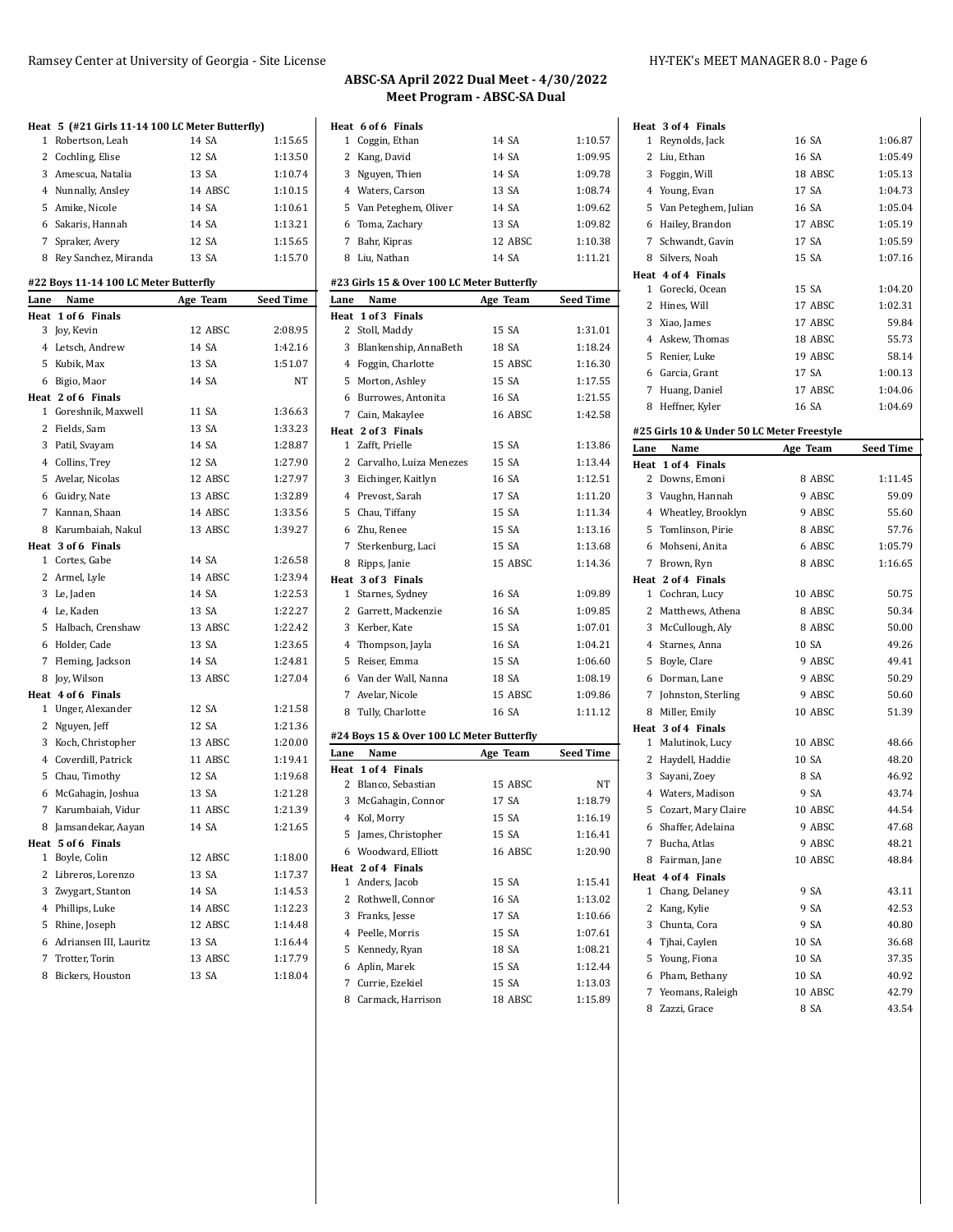|              | #26 Boys 10 & Under 50 LC Meter Freestyle |          |                  |
|--------------|-------------------------------------------|----------|------------------|
| Lane         | Name                                      | Age Team | Seed Time        |
|              | Heat 1 of 4 Finals                        |          |                  |
|              | 2 Bigio, Saul                             | 9 SA     | NT               |
|              | 3 Lee, Bennet                             | 7 ABSC   | 1:14.15          |
|              | 4 Lee, Ethan                              | 10 SA    | 1:09.02          |
|              | 5 Kong, Sean                              | 10 ABSC  | 1:13.53          |
|              | 6 Townsend, Carter                        | 8 ABSC   | 1:20.33          |
|              | Heat 2 of 4 Finals                        |          |                  |
|              | 1 Brown, Daniel                           | 9 ABSC   | 59.24            |
|              | 2 King, Ethan                             | 9 ABSC   | 55.13            |
|              | 3 McCullough, Nolan                       | 10 ABSC  | 54.48            |
|              | 4 Cannon, Carson                          | 8 ABSC   | 50.45            |
| 5            | Hill, Hugh                                | 10 ABSC  | 51.38            |
|              | 6 Torres, Evan                            | 9 ABSC   | 54.65            |
|              | 7 Liddle, Easton                          | 7 SA     | 55.95            |
|              | 8 Mohseni, Arad                           | 10 ABSC  | 1:06.79          |
|              | Heat 3 of 4 Finals                        |          |                  |
| $\mathbf{1}$ | Wang, Hong-Yi                             | 8 ABSC   | 49.06            |
|              | 2 Boosalis, John                          | 9 ABSC   | 46.53            |
|              | 3 Kubik, Miles                            | 9 SA     | 44.86            |
|              | 4 Boyd, Micah                             | 8 ABSC   | 43.76            |
|              | 5 Hejda, Grayson                          | 9 SA     | 43.76            |
|              | 6 Li, Jacob                               | 9 ABSC   | 46.09            |
|              | 7 Knoll, Parker                           | 9 SA     | 47.24            |
|              | 8 Lutz, Sawyer                            | 8 SA     | 50.42            |
|              | Heat 4 of 4 Finals                        |          |                  |
|              | 1 Morton, Wesley                          | 9 SA     | 42.99            |
|              | 2 Price, Sam                              | 10 ABSC  | 40.67            |
|              | 3 Wheeler, Parker                         | 9 SA     | 37.49            |
|              | 4 Wheeler, Preston                        | 10 SA    | 35.11            |
|              | 5 Collins, Jordan                         | 9 SA     | 35.89            |
|              | 6 Irwin, Mack                             | 10 SA    | 38.71            |
| $7^{\circ}$  | Schuette, Connor                          | 9 SA     | 41.76            |
|              | 8 Webb, Silas                             | 9 ABSC   | 43.48            |
|              | #27 Girls 11-14 50 LC Meter Freestyle     |          |                  |
| Lane         | Name                                      | Age Team | <b>Seed Time</b> |
|              | Heat 1 of 10 Finals                       |          |                  |
|              | 1 Conner, Coley                           | 13 ABSC  | NT               |
|              | 2 Johnston, Elaina                        | 11 ABSC  | 49.65            |
|              | 3 Austin, Addyson                         | 11 SA    | 46.88            |
| 4            | Futch, Chandler-Grace                     | 11 SA    | 43.66            |
|              | 5 Crane, Kayla                            | 11 SA    | 43.93            |
|              | 6 Blanco, Valeria                         | 11 ABSC  | 47.72            |
|              | 7 Boosalis, Elina                         | 11 ABSC  | 56.38            |
|              | 8 Guevara-Soto, Jacquie                   | 12 SA    | NT               |
|              | Heat 2 of 10 Finals                       |          |                  |
| $\mathbf{1}$ | Torres, Marin                             | 12 ABSC  | 43.20            |
| 2            | Fleming, McKenna                          | 11 SA    | 42.88            |
|              | 3 Ward, Kaki                              | 12 SA    | 42.03            |
|              | 4 Stennes, Sofie                          | 12 ABSC  | 41.44            |
|              | 5 Cain, Haylee                            | 13 ABSC  | 41.61            |
|              | 6 Jagavkar, Aanya                         | 13 SA    | 42.48            |
|              |                                           | 11 ABSC  | 43.15            |
|              | 7 Lindstrom, Harper                       |          | 43.22            |
| 8            | Quijada Requena, Sofia                    | 14 SA    |                  |

| Heat 3 of 10 Finals                 |         |       |
|-------------------------------------|---------|-------|
| Shaffer, Marleighna<br>$\mathbf{1}$ | 13 ABSC | 40.70 |
| 2<br>Bramlett, Nola                 | 11 ABSC | 40.49 |
| 3 Wright, Bree                      | 12 SA   | 40.23 |
| 4 Bebin Blackwell, Caitlyn          | 14 ABSC | 39.80 |
| 5 Cameron, Courtney                 | 14 ABSC | 39.80 |
| Graichen, Kate<br>6                 | 11 ABSC | 40.48 |
| 7<br>Davis, Carina                  | 13 SA   | 40.63 |
| Brown, Noa<br>8                     | 11 ABSC | 40.77 |
| Heat 4 of 10 Finals                 |         |       |
| 1 Schwandt, Jordan                  | 13 SA   | 39.49 |
| Cochran, Savannah<br>2              | 13 ABSC | 39.41 |
| 3 Levy, Shirel                      | 14 SA   | 39.21 |
| 4 Suggs, Molly                      | 14 ABSC | 39.19 |
| 5<br>Daloisio, Lily                 | 11 SA   | 39.20 |
| Crowley, Renee<br>6                 | 11 SA   | 39.29 |
| 7 Templin, Leah                     | 11 ABSC | 39.44 |
| 8 Teach, Turner                     | 14 ABSC | 39.62 |
| Heat 5 of 10 Finals                 |         |       |
| 1 McCullough, Samantha              | 13 ABSC | 38.11 |
| 2 Yeomans, Carson                   | 14 ABSC | 36.61 |
| 3 Garrison, Olivia                  | 13 SA   | 36.29 |
| 4 Barbosa, Arianna                  | 14 SA   | 35.93 |
| 5<br>Tomlinson, Bailey              | 12 ABSC | 36.12 |
| Roshka, Adrianna<br>6               | 13 SA   | 36.38 |
| 7 Benitez, Alejandra                | 12 SA   | 36.79 |
| 8 Bates, Martha                     | 14 ABSC | 38.88 |
| Heat 6 of 10 Finals                 |         |       |
| 1 Jones, Samantha                   | 14 SA   | 35.53 |
| 2 Gundry, Abby                      | 14 SA   | 35.20 |
| 3<br>Hawk, Blakely                  | 11 ABSC | 34.88 |
| 4<br>Jones, Melanie                 | 11 SA   | 34.48 |
| 5<br>Miller, Courtney               | 13 SA   | 34.77 |
| 6 Chunta, Mazie                     | 13 SA   | 35.14 |
| 7<br>Sanderson, Lydia               | 11 SA   | 35.21 |
| 8 Adriansen, Nataleigh              | 11 SA   | 35.60 |
| Heat 7 of 10 Finals                 |         |       |
| 1 Young, Whitney                    | 11 SA   | 34.41 |
| $\overline{2}$<br>Tell, Liza        | 14 SA   | 34.19 |
| 3 Boyd, Hannah                      | 11 ABSC | 34.15 |
| 4 Zafft, Aleah                      | 12 SA   | 33.89 |
| 5<br>Hunter, Faith                  | 14 SA   | 34.00 |
| 6 Van Staden, Mila                  | 11 SA   | 34.18 |
| 7 Rey Sanchez, Miranda              | 13 SA   | 34.35 |
| 8 Nelson, Isabella                  | 14 ABSC | 34.44 |
| Heat 8 of 10 Finals                 |         |       |
| Smith, Lynnette<br>1                | 14 ABSC | 33.51 |
| 2 Wei, Elizabeth                    | 13 SA   | 33.18 |
| 3 Wright, Isabel                    | 14 SA   | 32.65 |
| Mann, Kylie<br>4                    | 11 SA   | 32.19 |
| 5<br>Nimmo, Karoline                | 12 ABSC | 32.60 |
| 6 Waters, Ella                      | 13 SA   | 32.97 |
| 7<br>Stiers, Anna                   | 14 SA   | 33.46 |
| 8 Zhou, Claire                      | 13 SA   | 33.75 |

|              | Heat 9 of 10 Finals                  |          |                  |
|--------------|--------------------------------------|----------|------------------|
|              | 1 Farmer, Morgan                     | 13 SA    | 31.90            |
|              | 2 Robertson, Leah                    | 14 SA    | 31.52            |
|              | 3 Puchala, Agata                     | 14 SA    | 31.46            |
|              | 4 Heffner, Kaela                     | 13 SA    | 30.99            |
|              | 5 McCormack, Anna Read               | 13 SA    | 31.38            |
|              | 6 Drevet, Alana                      | 14 SA    | 31.49            |
| 7            | Letsch, Emmie                        | 14 SA    | 31.53            |
|              | 8 Szabo, Aida                        | 14 SA    | 32.18            |
|              | Heat 10 of 10 Finals                 |          |                  |
|              | 1 Dillon, Ella                       | 14 ABSC  | 30.69            |
|              | 2 El-Deiry, Rhea                     | 12 SA    | 30.26            |
|              | 3 Amescua, Natalia                   | 13 SA    | 29.23            |
|              | 4 Dopson, Hailey                     | 14 SA    | 28.83            |
|              | 5 Amike, Nicole                      | 14 SA    | 28.89            |
|              | 6 Nunnally, Ansley                   | 14 ABSC  | 30.01            |
| 7            | He, Alethea                          | 14 ABSC  | 30.55            |
|              | 8 Cochling, Elise                    | 12 SA    | 30.86            |
|              |                                      |          |                  |
|              | #28 Boys 11-14 50 LC Meter Freestyle |          |                  |
| Lane         | Name                                 | Age Team | <b>Seed Time</b> |
|              | Heat 1 of 8 Finals                   |          |                  |
|              | 1 Stafford, Hall                     | 13 SA    | NΤ               |
|              | 2 Lingham, Caleb                     | 11 SA    | NΤ               |
|              | 3 Bebin Blackwell, Ennis             | 12 ABSC  | 54.47            |
|              | 4 Toon, Jonah                        | 11 ABSC  | 43.76            |
|              | 5 Torres, Garrett                    | 11 ABSC  | 45.29            |
|              | 6 Kim, Dongeun                       | 14 SA    | NΤ               |
| 7            | Bigio, Maor                          | 14 SA    | NΤ               |
|              | 8 Galloway, Luke                     | 12 SA    | NT               |
|              | Heat 2 of 8 Finals                   |          |                  |
|              | 1 Groves, Ian                        | 11 SA    | 41.12            |
| 2            | Smith, Brady                         | 12 ABSC  | 40.15            |
|              | 3 McLeroy, Will                      | 12 ABSC  | 38.68            |
|              | 4 Holder, Gray                       | 11 SA    | 38.26            |
|              | 5 Price, Grady                       | 12 ABSC  | 38.53            |
|              | 6 Schuette, Declan                   | 11 SA    | 38.75            |
| 7            | Reilley, Mateo                       | 12 ABSC  | 41.05            |
|              | 8 Trobough, Hudson                   | 13 SA    | 42.08            |
|              | Heat 3 of 8 Finals                   |          |                  |
|              | 1 Werner, David                      | 11 ABSC  | 36.80            |
| 2            | Campbell, Micah                      | 12 SA    | 36.04            |
| 3            | Banks, Harrison                      | 11 SA    | 35.57            |
|              | 4 Hobbs, Corbin                      | 12 ABSC  | 35.53            |
|              | 5 Wallace, Jaxson                    | 14 ABSC  | 35.54            |
|              | 6 Goreshnik, Maxwell                 | 11 SA    | 35.79            |
|              | 7 Boswell, Ian                       | 12 ABSC  | 36.11            |
|              | 8 Avelar, Nicolas                    | 12 ABSC  | 36.96            |
|              | Heat 4 of 8 Finals                   |          |                  |
| $\mathbf{1}$ | Mujkanovic, Aldino                   | 12 SA    | 35.22            |
| 2            | Guidry, Nate                         | 13 ABSC  | 34.46            |
|              | 3 Knoll, JB                          | 13 SA    | 34.20            |
|              | 4 Libreros, Lorenzo                  | 13 SA    | 33.52            |
|              | 5 Putman, Brody                      | 11 ABSC  | 33.83            |
|              | 6 Nguyen, Jeff                       | 12 SA    | 34.33            |
|              | 7 Letsch, Andrew                     | 14 SA    | 34.70            |
|              | 8 Giambalvo, Charlie                 | 11 SA    | 35.45            |
|              |                                      |          |                  |